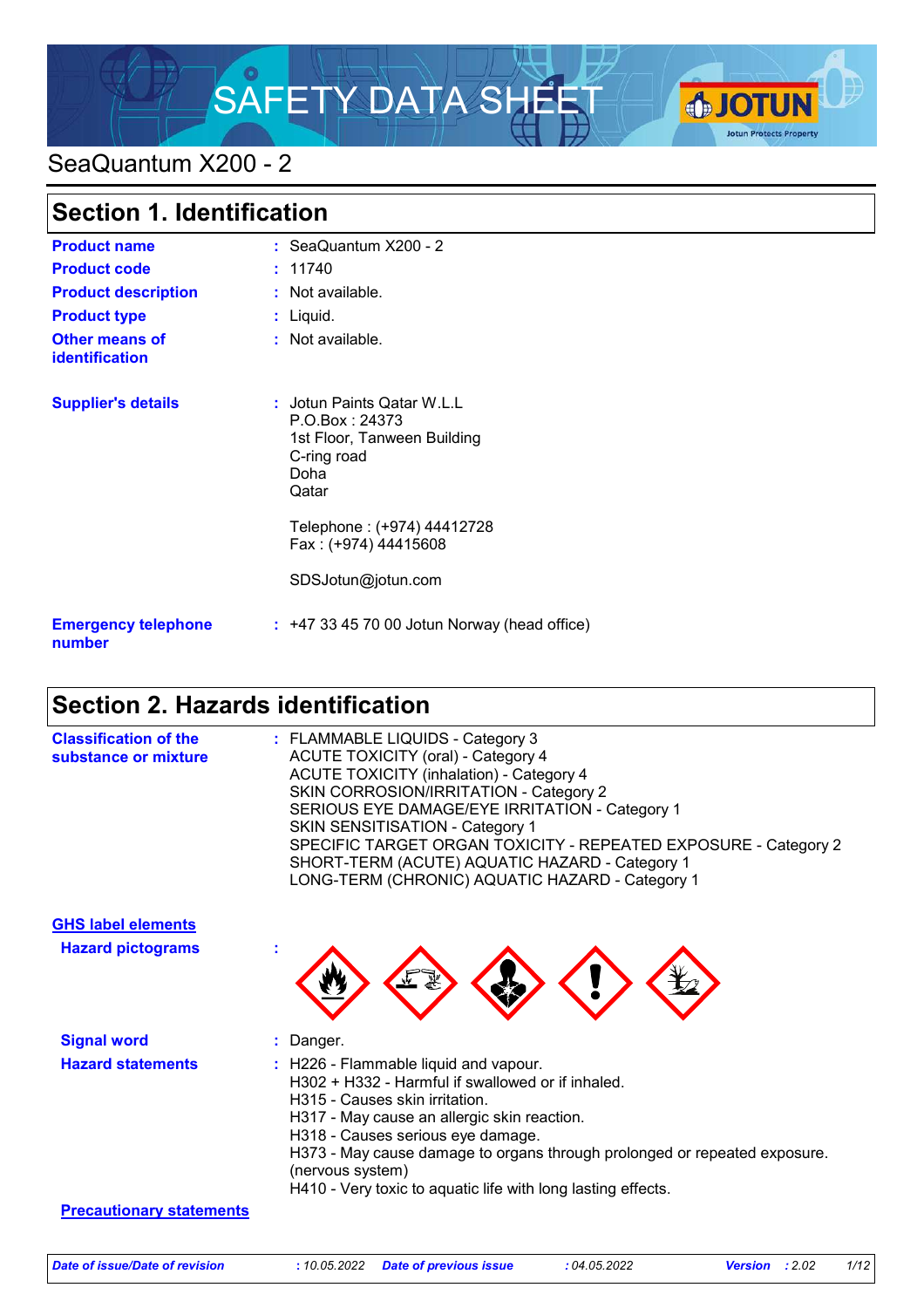### **Section 2. Hazards identification**

| <b>Prevention</b> | : P280 - Wear protective gloves. Wear eye or face protection.<br>P210 - Keep away from heat, hot surfaces, sparks, open flames and other ignition<br>sources. No smoking.<br>P273 - Avoid release to the environment.<br>P260 - Do not breathe vapour.<br>P270 - Do not eat, drink or smoke when using this product.                                                                                                                                                                                                                                                                                          |
|-------------------|---------------------------------------------------------------------------------------------------------------------------------------------------------------------------------------------------------------------------------------------------------------------------------------------------------------------------------------------------------------------------------------------------------------------------------------------------------------------------------------------------------------------------------------------------------------------------------------------------------------|
| <b>Response</b>   | : P391 - Collect spillage.<br>P314 - Get medical advice/attention if you feel unwell.<br>P304 + P312 - IF INHALED: Call a POISON CENTER or doctor if you feel unwell.<br>P362 + P364 - Take off contaminated clothing and wash it before reuse.<br>P302 + P352 - IF ON SKIN: Wash with plenty of water.<br>P333 + P313 - If skin irritation or rash occurs: Get medical advice or attention.<br>P305 + P351 + P338, P310 - IF IN EYES: Rinse cautiously with water for several<br>minutes. Remove contact lenses, if present and easy to do. Continue rinsing.<br>Immediately call a POISON CENTER or doctor. |
| <b>Storage</b>    | : Not applicable.                                                                                                                                                                                                                                                                                                                                                                                                                                                                                                                                                                                             |
| <b>Disposal</b>   | : P501 - Dispose of contents and container in accordance with all local, regional,<br>national and international regulations.                                                                                                                                                                                                                                                                                                                                                                                                                                                                                 |

**Other hazards which do not :** None known. **result in classification**

# **Section 3. Composition/information on ingredients**

| Substance/mixture     | : Mixture        |
|-----------------------|------------------|
| <b>Other means of</b> | : Not available. |
| <b>identification</b> |                  |

#### **CAS number/other identifiers**

| <b>CAS</b> number   | : Not applicable. |
|---------------------|-------------------|
| <b>EC</b> number    | : Mixture.        |
| <b>Product code</b> | : 11740           |

| <b>Ingredient name</b>      | $\frac{9}{6}$ | <b>CAS number</b> |
|-----------------------------|---------------|-------------------|
| dicopper oxide              | ≥25 - ≤50     | 1317-39-1         |
| xylene                      | 1≥10 - ≤15    | 1330-20-7         |
| ethylbenzene                | ≤5            | 100-41-4          |
| I zinc oxide                | $\leq 5$      | 1314-13-2         |
| colophony                   | וצ≥           | 8050-09-7         |
| hydrocarbons, C9, aromatics | ึ ≤3          | 64742-95-6        |
| copper pyrithione           | ≤1.7          | 14915-37-8        |

**There are no additional ingredients present which, within the current knowledge of the supplier and in the concentrations applicable, are classified as hazardous to health or the environment and hence require reporting in this section.**

**Occupational exposure limits, if available, are listed in Section 8.**

### **Section 4. First aid measures**

**Description of necessary first aid measures**

**Eye contact :**

: Get medical attention immediately. Call a poison center or physician. Immediately flush eyes with plenty of water, occasionally lifting the upper and lower eyelids. Check for and remove any contact lenses. Continue to rinse for at least 10 minutes. Chemical burns must be treated promptly by a physician.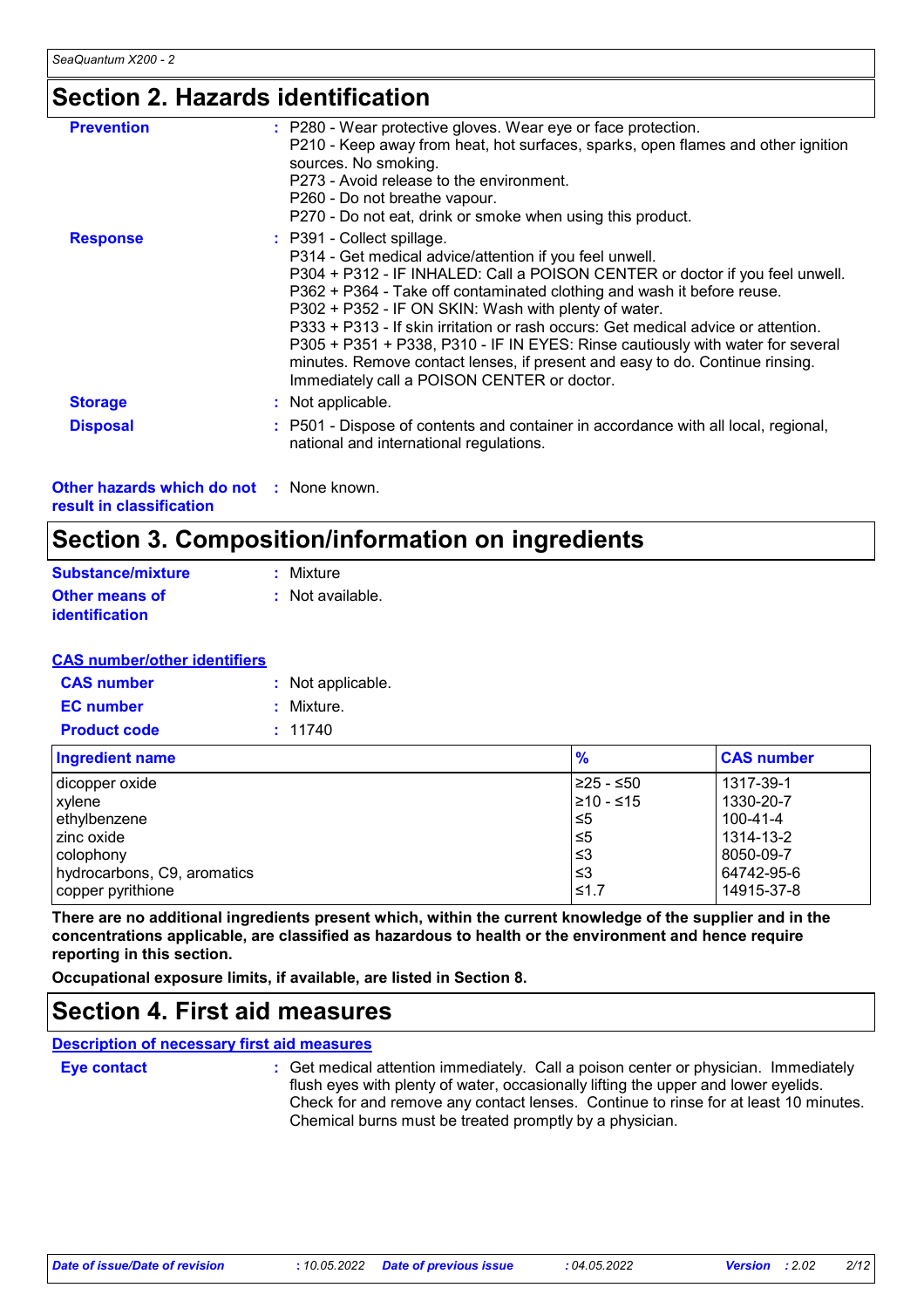# **Section 4. First aid measures**

| <b>Inhalation</b>   | : Get medical attention immediately. Call a poison center or physician. Remove<br>victim to fresh air and keep at rest in a position comfortable for breathing. If it is<br>suspected that fumes are still present, the rescuer should wear an appropriate mask<br>or self-contained breathing apparatus. If not breathing, if breathing is irregular or if<br>respiratory arrest occurs, provide artificial respiration or oxygen by trained personnel.<br>It may be dangerous to the person providing aid to give mouth-to-mouth<br>resuscitation. If unconscious, place in recovery position and get medical attention<br>immediately. Maintain an open airway. Loosen tight clothing such as a collar, tie,<br>belt or waistband. In case of inhalation of decomposition products in a fire,<br>symptoms may be delayed. The exposed person may need to be kept under |
|---------------------|---------------------------------------------------------------------------------------------------------------------------------------------------------------------------------------------------------------------------------------------------------------------------------------------------------------------------------------------------------------------------------------------------------------------------------------------------------------------------------------------------------------------------------------------------------------------------------------------------------------------------------------------------------------------------------------------------------------------------------------------------------------------------------------------------------------------------------------------------------------------------|
| <b>Skin contact</b> | medical surveillance for 48 hours.<br>: Get medical attention immediately. Call a poison center or physician. Wash with<br>plenty of soap and water. Remove contaminated clothing and shoes. Wash<br>contaminated clothing thoroughly with water before removing it, or wear gloves.<br>Continue to rinse for at least 10 minutes. Chemical burns must be treated promptly<br>by a physician. In the event of any complaints or symptoms, avoid further exposure.<br>Wash clothing before reuse. Clean shoes thoroughly before reuse.                                                                                                                                                                                                                                                                                                                                     |
| <b>Ingestion</b>    | Get medical attention immediately. Call a poison center or physician. Wash out<br>mouth with water. Remove dentures if any. If material has been swallowed and the<br>exposed person is conscious, give small quantities of water to drink. Stop if the<br>exposed person feels sick as vomiting may be dangerous. Do not induce vomiting<br>unless directed to do so by medical personnel. If vomiting occurs, the head should<br>be kept low so that vomit does not enter the lungs. Chemical burns must be treated<br>promptly by a physician. Never give anything by mouth to an unconscious person.<br>If unconscious, place in recovery position and get medical attention immediately.<br>Maintain an open airway. Loosen tight clothing such as a collar, tie, belt or<br>waistband.                                                                              |

#### **Most important symptoms/effects, acute and delayed**

| <b>Potential acute health effects</b> |                                                                                                                                                                                                                                                                                                                                                                                                                 |
|---------------------------------------|-----------------------------------------------------------------------------------------------------------------------------------------------------------------------------------------------------------------------------------------------------------------------------------------------------------------------------------------------------------------------------------------------------------------|
| <b>Eye contact</b>                    | : Causes serious eye damage.                                                                                                                                                                                                                                                                                                                                                                                    |
| <b>Inhalation</b>                     | : Harmful if inhaled.                                                                                                                                                                                                                                                                                                                                                                                           |
| <b>Skin contact</b>                   | : Causes skin irritation. May cause an allergic skin reaction.                                                                                                                                                                                                                                                                                                                                                  |
| <b>Ingestion</b>                      | : Harmful if swallowed.                                                                                                                                                                                                                                                                                                                                                                                         |
| <b>Over-exposure signs/symptoms</b>   |                                                                                                                                                                                                                                                                                                                                                                                                                 |
| <b>Eye contact</b>                    | : Adverse symptoms may include the following:<br>pain<br>watering<br>redness                                                                                                                                                                                                                                                                                                                                    |
| <b>Inhalation</b>                     | : No specific data.                                                                                                                                                                                                                                                                                                                                                                                             |
| <b>Skin contact</b>                   | : Adverse symptoms may include the following:<br>pain or irritation<br>redness<br>blistering may occur                                                                                                                                                                                                                                                                                                          |
| <b>Ingestion</b>                      | : Adverse symptoms may include the following:<br>stomach pains                                                                                                                                                                                                                                                                                                                                                  |
|                                       | <u>Indication of immediate medical attention and special treatment needed, if necessary</u>                                                                                                                                                                                                                                                                                                                     |
| <b>Notes to physician</b>             | : In case of inhalation of decomposition products in a fire, symptoms may be delayed.<br>The exposed person may need to be kept under medical surveillance for 48 hours.                                                                                                                                                                                                                                        |
| <b>Specific treatments</b>            | : No specific treatment.                                                                                                                                                                                                                                                                                                                                                                                        |
| <b>Protection of first-aiders</b>     | : No action shall be taken involving any personal risk or without suitable training. If it<br>is suspected that fumes are still present, the rescuer should wear an appropriate<br>mask or self-contained breathing apparatus. It may be dangerous to the person<br>providing aid to give mouth-to-mouth resuscitation. Wash contaminated clothing<br>thoroughly with water before removing it, or wear gloves. |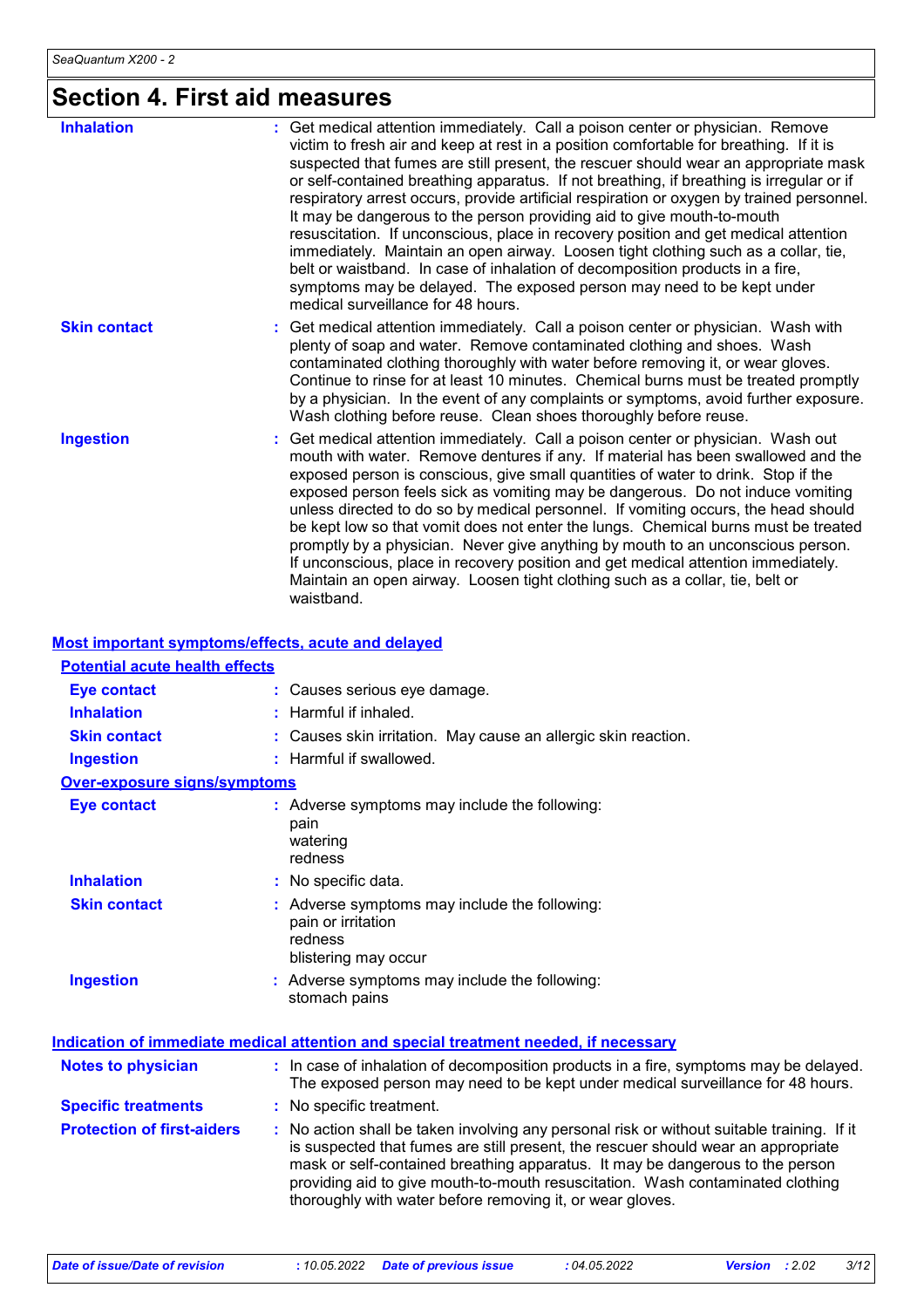## **Section 4. First aid measures**

**See toxicological information (Section 11)**

### **Section 5. Firefighting measures**

| <b>Extinguishing media</b>                               |                                                                                                                                                                                                                                                                                                                                                                                                                                       |
|----------------------------------------------------------|---------------------------------------------------------------------------------------------------------------------------------------------------------------------------------------------------------------------------------------------------------------------------------------------------------------------------------------------------------------------------------------------------------------------------------------|
| <b>Suitable extinguishing</b><br>media                   | : Use dry chemical, $CO2$ , water spray (fog) or foam.                                                                                                                                                                                                                                                                                                                                                                                |
| <b>Unsuitable extinguishing</b><br>media                 | : Do not use water jet.                                                                                                                                                                                                                                                                                                                                                                                                               |
| <b>Specific hazards arising</b><br>from the chemical     | : Flammable liquid and vapour. Runoff to sewer may create fire or explosion hazard.<br>In a fire or if heated, a pressure increase will occur and the container may burst, with<br>the risk of a subsequent explosion. This material is very toxic to aquatic life with<br>long lasting effects. Fire water contaminated with this material must be contained<br>and prevented from being discharged to any waterway, sewer or drain. |
| <b>Hazardous thermal</b><br>decomposition products       | : Decomposition products may include the following materials:<br>carbon dioxide<br>carbon monoxide<br>nitrogen oxides<br>sulfur oxides<br>metal oxide/oxides                                                                                                                                                                                                                                                                          |
| <b>Special protective actions</b><br>for fire-fighters   | : Promptly isolate the scene by removing all persons from the vicinity of the incident if<br>there is a fire. No action shall be taken involving any personal risk or without<br>suitable training. Move containers from fire area if this can be done without risk.<br>Use water spray to keep fire-exposed containers cool.                                                                                                         |
| <b>Special protective</b><br>equipment for fire-fighters | : Fire-fighters should wear appropriate protective equipment and self-contained<br>breathing apparatus (SCBA) with a full face-piece operated in positive pressure<br>mode.                                                                                                                                                                                                                                                           |

# **Section 6. Accidental release measures**

|                                                      | <b>Personal precautions, protective equipment and emergency procedures</b>                                                                                                                                                                                                                                                                                                                                                                                                                    |
|------------------------------------------------------|-----------------------------------------------------------------------------------------------------------------------------------------------------------------------------------------------------------------------------------------------------------------------------------------------------------------------------------------------------------------------------------------------------------------------------------------------------------------------------------------------|
| For non-emergency<br>personnel                       | : No action shall be taken involving any personal risk or without suitable training.<br>Evacuate surrounding areas. Keep unnecessary and unprotected personnel from<br>entering. Do not touch or walk through spilt material. Shut off all ignition sources.<br>No flares, smoking or flames in hazard area. Do not breathe vapour or mist.<br>Provide adequate ventilation. Wear appropriate respirator when ventilation is<br>inadequate. Put on appropriate personal protective equipment. |
| For emergency responders                             | : If specialised clothing is required to deal with the spillage, take note of any<br>information in Section 8 on suitable and unsuitable materials. See also the<br>information in "For non-emergency personnel".                                                                                                                                                                                                                                                                             |
| <b>Environmental precautions</b>                     | : Avoid dispersal of spilt material and runoff and contact with soil, waterways, drains<br>and sewers. Inform the relevant authorities if the product has caused environmental<br>pollution (sewers, waterways, soil or air). Water polluting material. May be harmful<br>to the environment if released in large quantities. Collect spillage.                                                                                                                                               |
| Methods and material for containment and cleaning up |                                                                                                                                                                                                                                                                                                                                                                                                                                                                                               |

: Stop leak if without risk. Move containers from spill area. Use spark-proof tools and explosion-proof equipment. Dilute with water and mop up if water-soluble. Alternatively, or if water-insoluble, absorb with an inert dry material and place in an appropriate waste disposal container. Dispose of via a licensed waste disposal contractor. **Small spill :**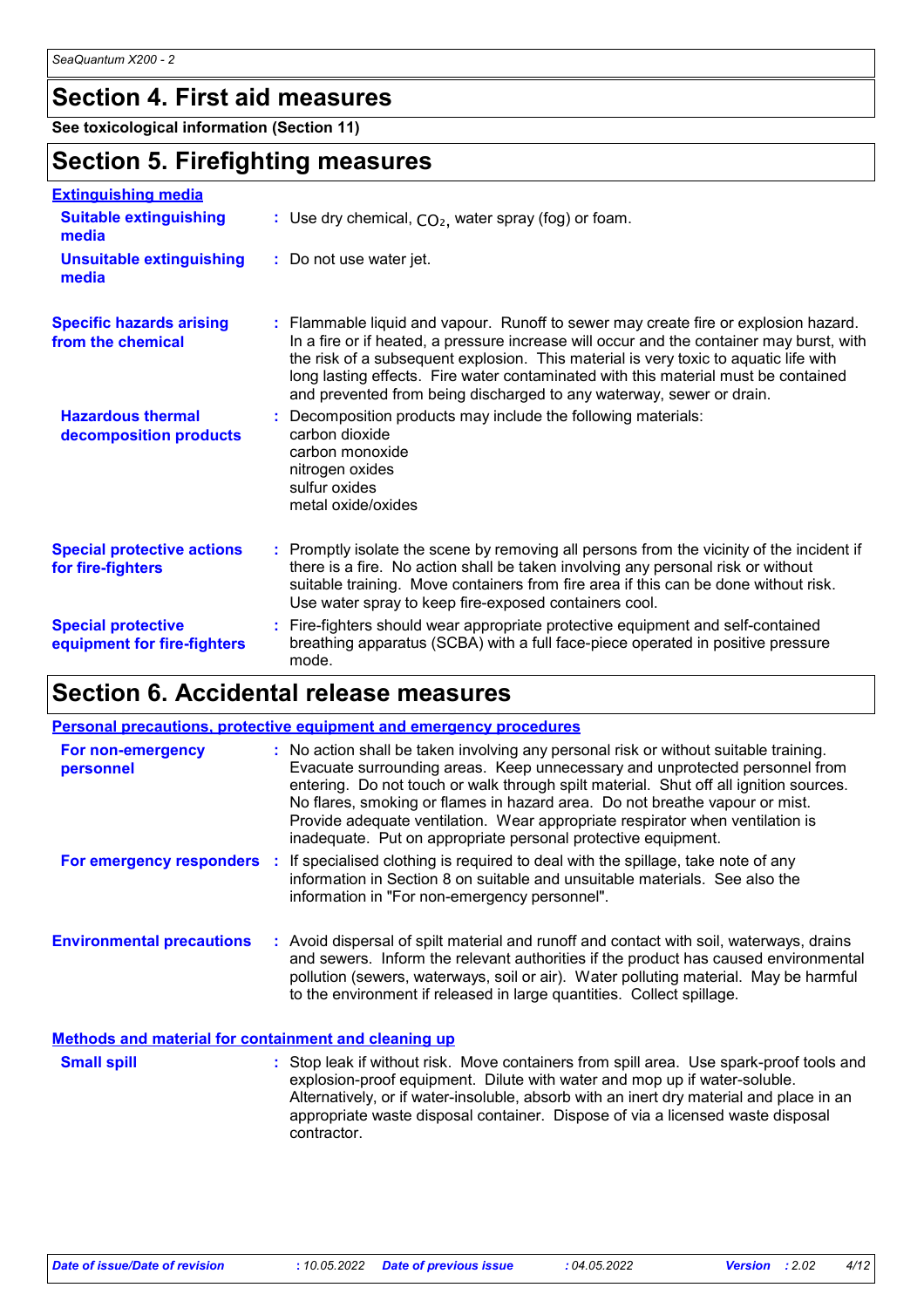# **Section 6. Accidental release measures**

| <b>Large spill</b> | : Stop leak if without risk. Move containers from spill area. Use spark-proof tools and<br>explosion-proof equipment. Approach the release from upwind. Prevent entry into<br>sewers, water courses, basements or confined areas. Wash spillages into an<br>effluent treatment plant or proceed as follows. Contain and collect spillage with non-<br>combustible, absorbent material e.g. sand, earth, vermiculite or diatomaceous earth<br>and place in container for disposal according to local regulations (see Section 13). |
|--------------------|-----------------------------------------------------------------------------------------------------------------------------------------------------------------------------------------------------------------------------------------------------------------------------------------------------------------------------------------------------------------------------------------------------------------------------------------------------------------------------------------------------------------------------------|
|                    | Dispose of via a licensed waste disposal contractor. Contaminated absorbent<br>material may pose the same hazard as the spilt product. Note: see Section 1 for<br>emergency contact information and Section 13 for waste disposal.                                                                                                                                                                                                                                                                                                |

# **Section 7. Handling and storage**

| <b>Precautions for safe handling</b>                                      |                                                                                                                                                                                                                                                                                                                                                                                                                                                                                                                                                                                                                                                                                                                                                                                                                                                                                                                                                                                                                                 |
|---------------------------------------------------------------------------|---------------------------------------------------------------------------------------------------------------------------------------------------------------------------------------------------------------------------------------------------------------------------------------------------------------------------------------------------------------------------------------------------------------------------------------------------------------------------------------------------------------------------------------------------------------------------------------------------------------------------------------------------------------------------------------------------------------------------------------------------------------------------------------------------------------------------------------------------------------------------------------------------------------------------------------------------------------------------------------------------------------------------------|
| <b>Protective measures</b>                                                | : Put on appropriate personal protective equipment (see Section 8). Persons with a<br>history of skin sensitization problems should not be employed in any process in<br>which this product is used. Do not get in eyes or on skin or clothing. Do not breathe<br>vapour or mist. Do not ingest. Avoid release to the environment. Use only with<br>adequate ventilation. Wear appropriate respirator when ventilation is inadequate.<br>Do not enter storage areas and confined spaces unless adequately ventilated. Keep<br>in the original container or an approved alternative made from a compatible material,<br>kept tightly closed when not in use. Store and use away from heat, sparks, open<br>flame or any other ignition source. Use explosion-proof electrical (ventilating,<br>lighting and material handling) equipment. Use only non-sparking tools. Take<br>precautionary measures against electrostatic discharges. Empty containers retain<br>product residue and can be hazardous. Do not reuse container. |
| <b>Advice on general</b><br>occupational hygiene                          | : Eating, drinking and smoking should be prohibited in areas where this material is<br>handled, stored and processed. Workers should wash hands and face before<br>eating, drinking and smoking. Remove contaminated clothing and protective<br>equipment before entering eating areas. See also Section 8 for additional<br>information on hygiene measures.                                                                                                                                                                                                                                                                                                                                                                                                                                                                                                                                                                                                                                                                   |
| <b>Conditions for safe storage,</b><br>including any<br>incompatibilities | : Store in accordance with local regulations. Store in a segregated and approved<br>area. Store in original container protected from direct sunlight in a dry, cool and well-<br>ventilated area, away from incompatible materials (see Section 10) and food and<br>drink. Store locked up. Eliminate all ignition sources. Separate from oxidising<br>materials. Keep container tightly closed and sealed until ready for use. Containers<br>that have been opened must be carefully resealed and kept upright to prevent<br>leakage. Do not store in unlabelled containers. Use appropriate containment to<br>avoid environmental contamination. See Section 10 for incompatible materials<br>before handling or use.                                                                                                                                                                                                                                                                                                         |

# **Section 8. Exposure controls/personal protection**

#### **Control parameters**

**Occupational exposure limits**

| <b>Ingredient name</b> | <b>Exposure limits</b>                                                        |
|------------------------|-------------------------------------------------------------------------------|
| xylene                 | ACGIH TLV (United States, 1/2021).                                            |
|                        | STEL: 651 mg/m <sup>3</sup> 15 minutes.                                       |
|                        | STEL: 150 ppm 15 minutes.                                                     |
|                        | TWA: $434$ mg/m <sup>3</sup> 8 hours.                                         |
|                        | TWA: 100 ppm 8 hours.                                                         |
| ethylbenzene           | ACGIH TLV (United States, 1/2021).                                            |
|                        | Notes: K                                                                      |
|                        | TWA: 20 ppm 8 hours. Form:                                                    |
| colophony              | ACGIH TLV (United States, 1/2021). Skin<br>sensitiser. Inhalation sensitiser. |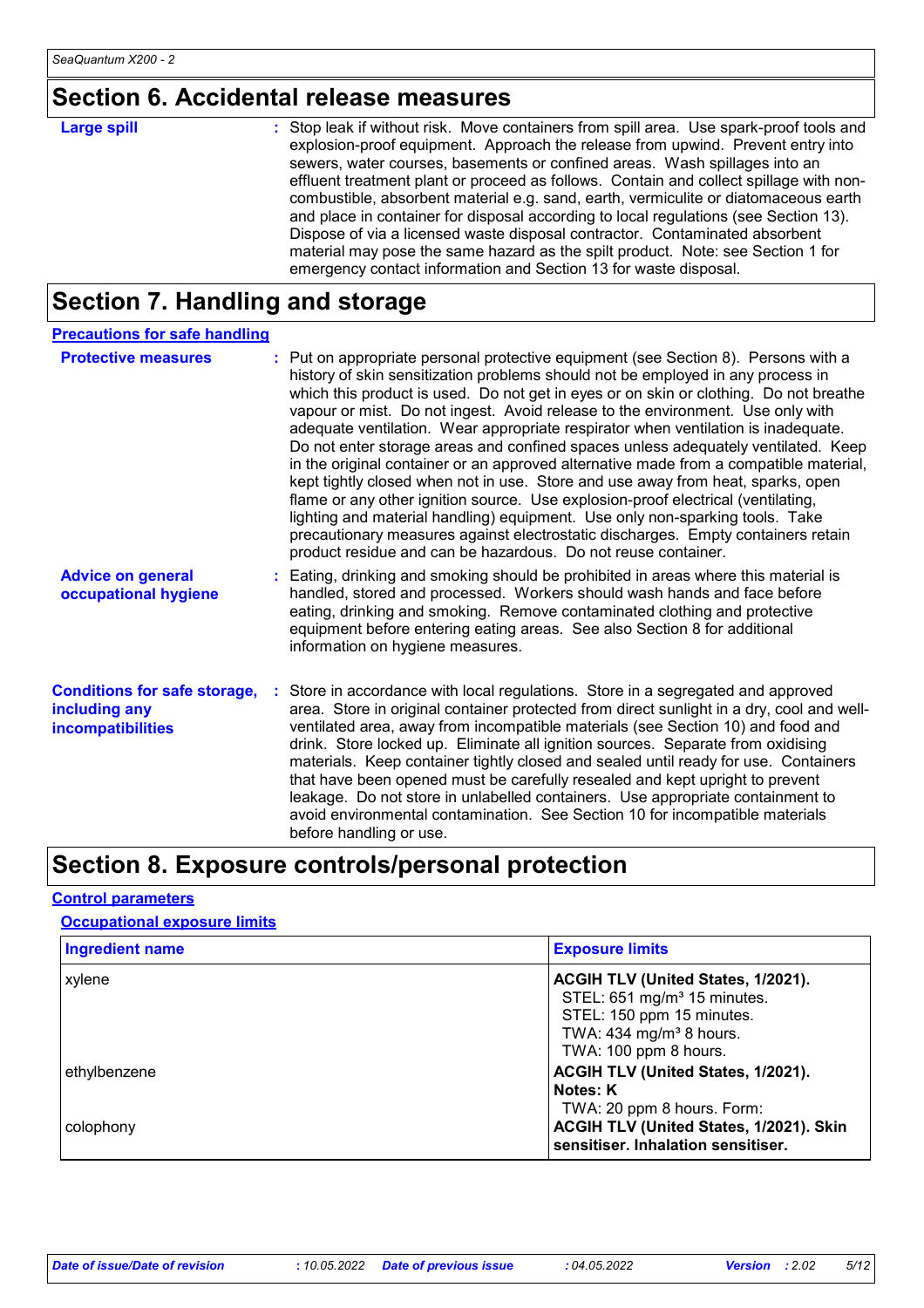# **Section 8. Exposure controls/personal protection**

| <b>Appropriate engineering</b><br>controls | : Use only with adequate ventilation. Use process enclosures, local exhaust<br>ventilation or other engineering controls to keep worker exposure to airborne<br>contaminants below any recommended or statutory limits. The engineering controls<br>also need to keep gas, vapour or dust concentrations below any lower explosive<br>limits. Use explosion-proof ventilation equipment.                                                                                                                                                                                                                                                                                                                                                                                                                                                                                                                                                                                                                                                                                               |
|--------------------------------------------|----------------------------------------------------------------------------------------------------------------------------------------------------------------------------------------------------------------------------------------------------------------------------------------------------------------------------------------------------------------------------------------------------------------------------------------------------------------------------------------------------------------------------------------------------------------------------------------------------------------------------------------------------------------------------------------------------------------------------------------------------------------------------------------------------------------------------------------------------------------------------------------------------------------------------------------------------------------------------------------------------------------------------------------------------------------------------------------|
| <b>Environmental exposure</b><br>controls  | : Emissions from ventilation or work process equipment should be checked to ensure<br>they comply with the requirements of environmental protection legislation. In some<br>cases, fume scrubbers, filters or engineering modifications to the process<br>equipment will be necessary to reduce emissions to acceptable levels.                                                                                                                                                                                                                                                                                                                                                                                                                                                                                                                                                                                                                                                                                                                                                        |
| <b>Individual protection measures</b>      |                                                                                                                                                                                                                                                                                                                                                                                                                                                                                                                                                                                                                                                                                                                                                                                                                                                                                                                                                                                                                                                                                        |
| <b>Hygiene measures</b>                    | : Wash hands, forearms and face thoroughly after handling chemical products, before<br>eating, smoking and using the lavatory and at the end of the working period.<br>Appropriate techniques should be used to remove potentially contaminated clothing.<br>Contaminated work clothing should not be allowed out of the workplace. Wash<br>contaminated clothing before reusing. Ensure that eyewash stations and safety<br>showers are close to the workstation location.                                                                                                                                                                                                                                                                                                                                                                                                                                                                                                                                                                                                            |
| <b>Eye/face protection</b>                 | : Safety eyewear complying to EN 166 should be used when a risk assessment<br>indicates this is necessary to avoid exposure to liquid splashes, mists, gases or<br>dusts. If contact is possible, the following protection should be worn, unless the<br>assessment indicates a higher degree of protection: chemical splash goggles and/<br>or face shield. If inhalation hazards exist, a full-face respirator may be required<br>instead.                                                                                                                                                                                                                                                                                                                                                                                                                                                                                                                                                                                                                                           |
| <b>Skin protection</b>                     |                                                                                                                                                                                                                                                                                                                                                                                                                                                                                                                                                                                                                                                                                                                                                                                                                                                                                                                                                                                                                                                                                        |
| <b>Hand protection</b>                     | : There is no one glove material or combination of materials that will give unlimited<br>resistance to any individual or combination of chemicals.<br>The breakthrough time must be greater than the end use time of the product.<br>The instructions and information provided by the glove manufacturer on use,<br>storage, maintenance and replacement must be followed.<br>Gloves should be replaced regularly and if there is any sign of damage to the glove<br>material.<br>Always ensure that gloves are free from defects and that they are stored and used<br>correctly.<br>The performance or effectiveness of the glove may be reduced by physical/chemical<br>damage and poor maintenance.<br>Barrier creams may help to protect the exposed areas of the skin but should not be<br>applied once exposure has occurred.<br>Wear suitable gloves tested to EN374.<br>Not recommended, gloves(breakthrough time) < 1 hour: neoprene, butyl rubber,<br><b>PVC</b><br>Recommended, gloves(breakthrough time) > 8 hours: nitrile rubber, 4H, Teflon,<br>polyvinyl alcohol (PVA) |
| <b>Body protection</b>                     | : Personal protective equipment for the body should be selected based on the task<br>being performed and the risks involved and should be approved by a specialist<br>before handling this product. When there is a risk of ignition from static electricity,<br>wear anti-static protective clothing. For the greatest protection from static<br>discharges, clothing should include anti-static overalls, boots and gloves.                                                                                                                                                                                                                                                                                                                                                                                                                                                                                                                                                                                                                                                          |
| <b>Other skin protection</b>               | : Appropriate footwear and any additional skin protection measures should be<br>selected based on the task being performed and the risks involved and should be<br>approved by a specialist before handling this product.                                                                                                                                                                                                                                                                                                                                                                                                                                                                                                                                                                                                                                                                                                                                                                                                                                                              |
| <b>Respiratory protection</b>              | If workers are exposed to concentrations above the exposure limit, they must use a<br>respirator according to EN 140. Use respiratory mask with charcoal and dust filter<br>when spraying this product, according to EN 14387(as filter combination A2-P3). In<br>confined spaces, use compressed-air or fresh-air respiratory equipment. When use<br>of roller or brush, consider use of charcoalfilter.                                                                                                                                                                                                                                                                                                                                                                                                                                                                                                                                                                                                                                                                              |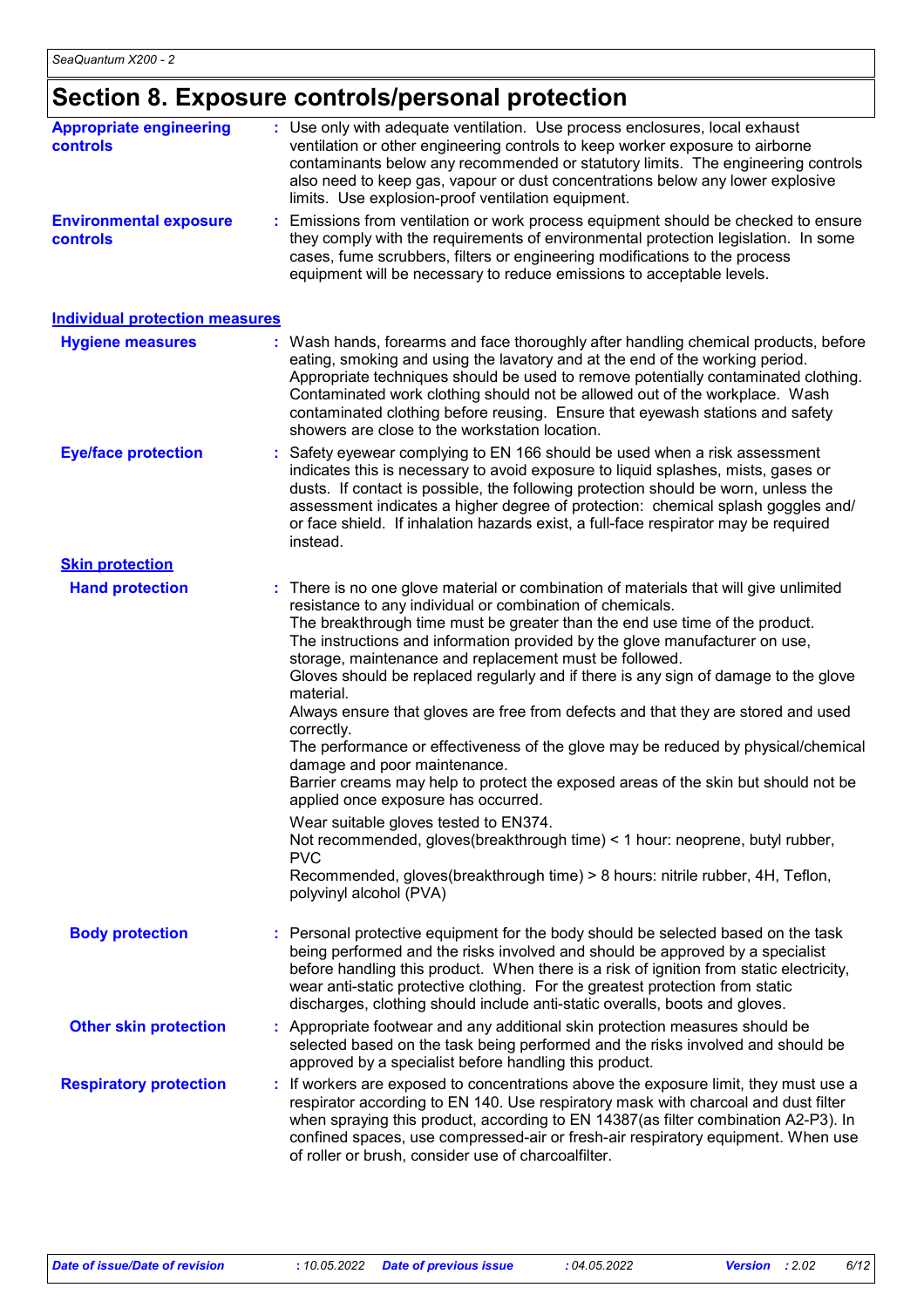# **Section 9. Physical and chemical properties**

| <b>Appearance</b>                                 |                                                                                                                                     |
|---------------------------------------------------|-------------------------------------------------------------------------------------------------------------------------------------|
| <b>Physical state</b>                             | $:$ Liquid.                                                                                                                         |
| <b>Colour</b>                                     | $:$ Red                                                                                                                             |
| <b>Odour</b>                                      | : Characteristic.                                                                                                                   |
| <b>Odour threshold</b>                            | : Not applicable.                                                                                                                   |
| pH                                                | : Not applicable.                                                                                                                   |
| <b>Melting point</b>                              | : Not applicable.                                                                                                                   |
| <b>Boiling point</b>                              | Lowest known value: 136.1°C (277°F) (ethylbenzene). Weighted average: 140.91°C<br>$(285.6^{\circ}F)$                                |
| <b>Flash point</b>                                | : Closed cup: $25^{\circ}$ C (77 $^{\circ}$ F)                                                                                      |
| <b>Evaporation rate</b>                           | : Highest known value: 0.84 (ethylbenzene) Weighted average: 0.79 compared with<br>butyl acetate                                    |
| <b>Flammability (solid, gas)</b>                  | : Not applicable.                                                                                                                   |
| Lower and upper explosive<br>(flammable) limits   | $: 0.8 - 7.6\%$                                                                                                                     |
| <b>Vapour pressure</b>                            | : Highest known value: 1.2 kPa (9.3 mm Hg) (at $20^{\circ}$ C) (ethylbenzene). Weighted<br>average: 0.98 kPa (7.35 mm Hg) (at 20°C) |
| <b>Vapour density</b>                             | : Highest known value: $3.7$ (Air = 1) (xylene). Weighted average: $3.7$ (Air = 1)                                                  |
| <b>Density</b>                                    | : $1.936$ g/cm <sup>3</sup>                                                                                                         |
| <b>Solubility</b>                                 | : Insoluble in the following materials: cold water and hot water.                                                                   |
| <b>Partition coefficient: n-</b><br>octanol/water | : Not available.                                                                                                                    |
| <b>Auto-ignition temperature</b>                  | : Lowest known value: 280 to 470°C (536 to 878°F) (hydrocarbons, C9, aromatics).                                                    |
| <b>Decomposition temperature</b>                  | : Not available.                                                                                                                    |
| <b>Viscosity</b>                                  | : Kinematic (40°C): $>20.5$ mm <sup>2</sup> /s ( $>20.5$ cSt)                                                                       |

# **Section 10. Stability and reactivity**

| <b>Reactivity</b>                            | : No specific test data related to reactivity available for this product or its ingredients.                                                                                 |
|----------------------------------------------|------------------------------------------------------------------------------------------------------------------------------------------------------------------------------|
| <b>Chemical stability</b>                    | : The product is stable.                                                                                                                                                     |
| <b>Possibility of hazardous</b><br>reactions | : Under normal conditions of storage and use, hazardous reactions will not occur.                                                                                            |
| <b>Conditions to avoid</b>                   | : Avoid all possible sources of ignition (spark or flame). Do not pressurise, cut, weld,<br>braze, solder, drill, grind or expose containers to heat or sources of ignition. |
| <b>Incompatible materials</b>                | : Reactive or incompatible with the following materials:<br>oxidising materials                                                                                              |
| <b>Hazardous decomposition</b><br>products   | : Under normal conditions of storage and use, hazardous decomposition products<br>should not be produced.                                                                    |

# **Section 11. Toxicological information**

#### **Information on toxicological effects**

|--|

| <b>Product/ingredient name</b> | <b>Result</b>                                 | <b>Species</b> | <b>Dose</b>         | <b>Exposure</b>                 |
|--------------------------------|-----------------------------------------------|----------------|---------------------|---------------------------------|
| dicopper oxide                 | LC50 Inhalation Dusts and mists               | <b>Rat</b>     | $3.34$ mg/l         | 4 hours                         |
|                                | LD50 Oral                                     | Rat            | 1340 mg/kg          |                                 |
| xylene                         | <b>LC50 Inhalation Vapour</b>                 | Rat            | $20$ mg/l           | 4 hours                         |
|                                | LD50 Oral                                     | Rat            | 4300 mg/kg          |                                 |
|                                | TDLo Dermal                                   | Rabbit         | 4300 mg/kg          |                                 |
| ethylbenzene                   | <b>LC50 Inhalation Vapour</b>                 | Rat - Male     | $17.8$ mg/l         | 4 hours                         |
|                                | LD50 Dermal                                   | Rabbit         | >5000 mg/kg         |                                 |
|                                | LD50 Oral                                     | Rat            | 3500 mg/kg          |                                 |
| copper pyrithione              | LC50 Inhalation Dusts and mists               | l Rat          | $70 \text{ mg/m}^3$ | 4 hours                         |
|                                | LD50 Dermal                                   | Rabbit         | 300 mg/kg           |                                 |
|                                |                                               |                |                     |                                 |
| Date of issue/Date of revision | <b>Date of previous issue</b><br>: 10.05.2022 | :04.05.2022    |                     | 7/12<br><b>Version</b><br>:2.02 |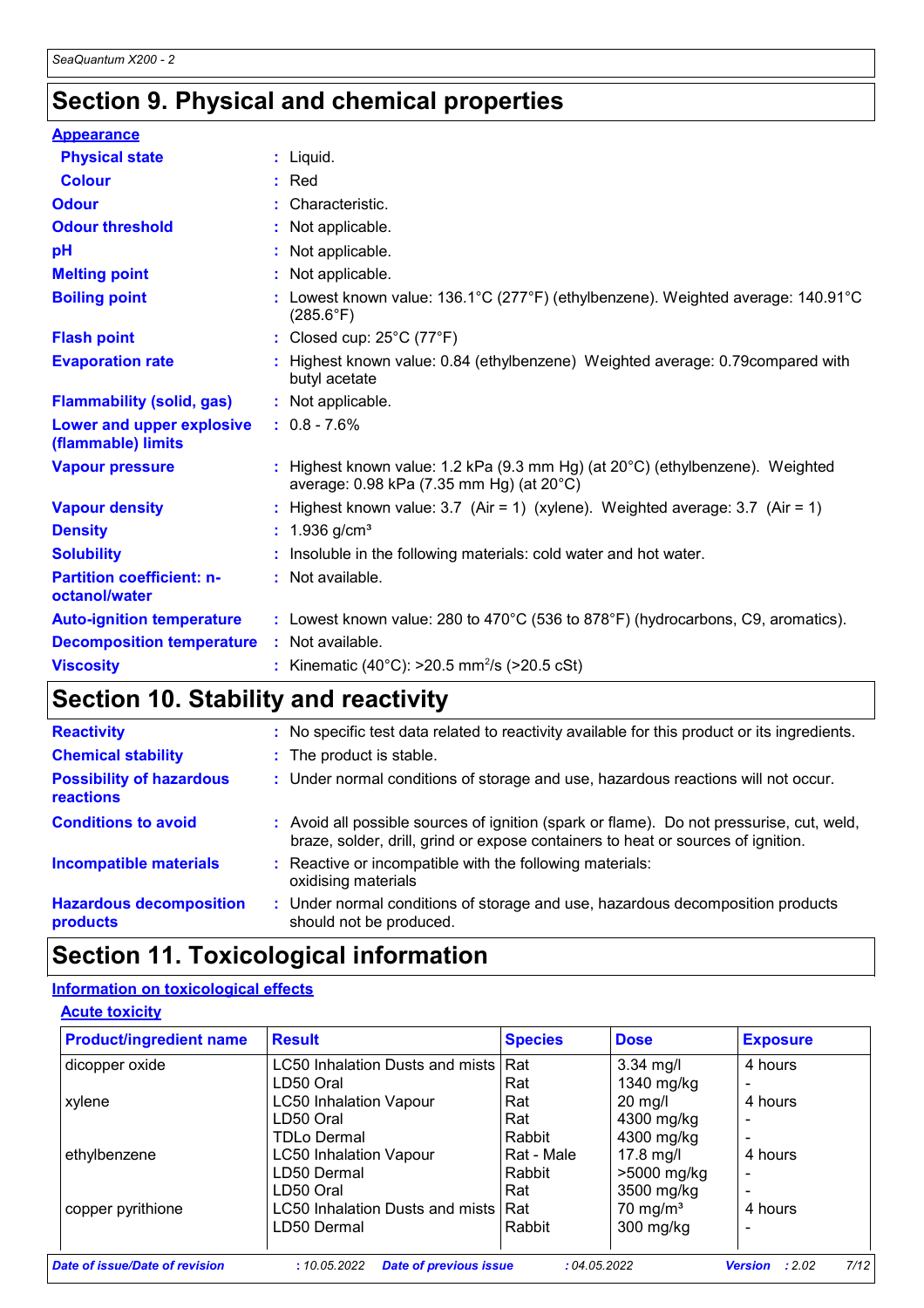# **Section 11. Toxicological information**

|                             | __<br>LD50 Oral | Rat | 200 mg/kg |  |
|-----------------------------|-----------------|-----|-----------|--|
| <b>Irritation/Corrosion</b> |                 |     |           |  |

| <b>Product/ingredient name</b> | <b>Result</b>                         | <b>Species</b>                     | <b>Score</b> | <b>Exposure</b>           | <b>Observation</b> |
|--------------------------------|---------------------------------------|------------------------------------|--------------|---------------------------|--------------------|
| dicopper oxide                 | Eyes - Cornea opacity                 | Rabbit                             |              | 72 hours                  |                    |
|                                | Eyes - Redness of the<br>conjunctivae | Rabbit                             |              | 48 hours                  |                    |
| xylene                         | Eyes - Mild irritant                  | Rabbit                             |              | 87 milligrams             |                    |
|                                | Skin - Mild irritant                  | Rat                                |              | 8 hours 60<br>microliters |                    |
| zinc oxide                     | Eyes - Mild irritant                  | Rabbit                             |              | 24 hours 500<br>mg        |                    |
|                                | Skin - Mild irritant                  | Rabbit                             |              | 24 hours 500<br>mg        |                    |
| copper pyrithione              | Eyes - Severe irritant                | Mammal -<br>species<br>unspecified |              |                           |                    |
|                                | Skin - Irritant                       | Mammal -<br>species<br>unspecified |              |                           |                    |

#### **Sensitisation**

| <b>Product/ingredient name</b> | <b>Route of</b><br><b>exposure</b> | <b>Species</b>                  | Result      |
|--------------------------------|------------------------------------|---------------------------------|-------------|
| colophony                      | skin                               | Mammal - species<br>unspecified | Sensitising |

#### **Mutagenicity**

Not available.

#### **Carcinogenicity**

Not available.

#### **Reproductive toxicity**

| <b>Product/ingredient name</b> | <b>Maternal</b><br><b>toxicity</b> | <b>Fertility</b> | Developmental Species<br>toxin |                                 | <b>Dose</b>                         | <b>Exposure</b> |
|--------------------------------|------------------------------------|------------------|--------------------------------|---------------------------------|-------------------------------------|-----------------|
| copper pyrithione              |                                    |                  | Positive                       | Mammal - species<br>unspecified | Route of<br>exposure<br>lunreported |                 |

#### **Teratogenicity**

Not available.

#### **Specific target organ toxicity (single exposure)**

| <b>Name</b>                 | <b>Category</b>          | <b>Route of</b><br>exposure | <b>Target organs</b>                                |
|-----------------------------|--------------------------|-----------------------------|-----------------------------------------------------|
| xylene                      | Category 3               |                             | <b>Respiratory tract</b><br>irritation              |
| hydrocarbons, C9, aromatics | Category 3               |                             | Respiratory tract<br>irritation                     |
| copper pyrithione           | Category 3<br>Category 3 |                             | Narcotic effects<br>Respiratory tract<br>irritation |

#### **Specific target organ toxicity (repeated exposure)**

| <b>Name</b>       | <b>Category</b> | <b>Route of</b><br><b>exposure</b> | <b>Target organs</b> |
|-------------------|-----------------|------------------------------------|----------------------|
| ethylbenzene      | Category 2      |                                    | hearing organs       |
| copper pyrithione | Category 1      |                                    | ∣nervous system      |

# **Aspiration hazard**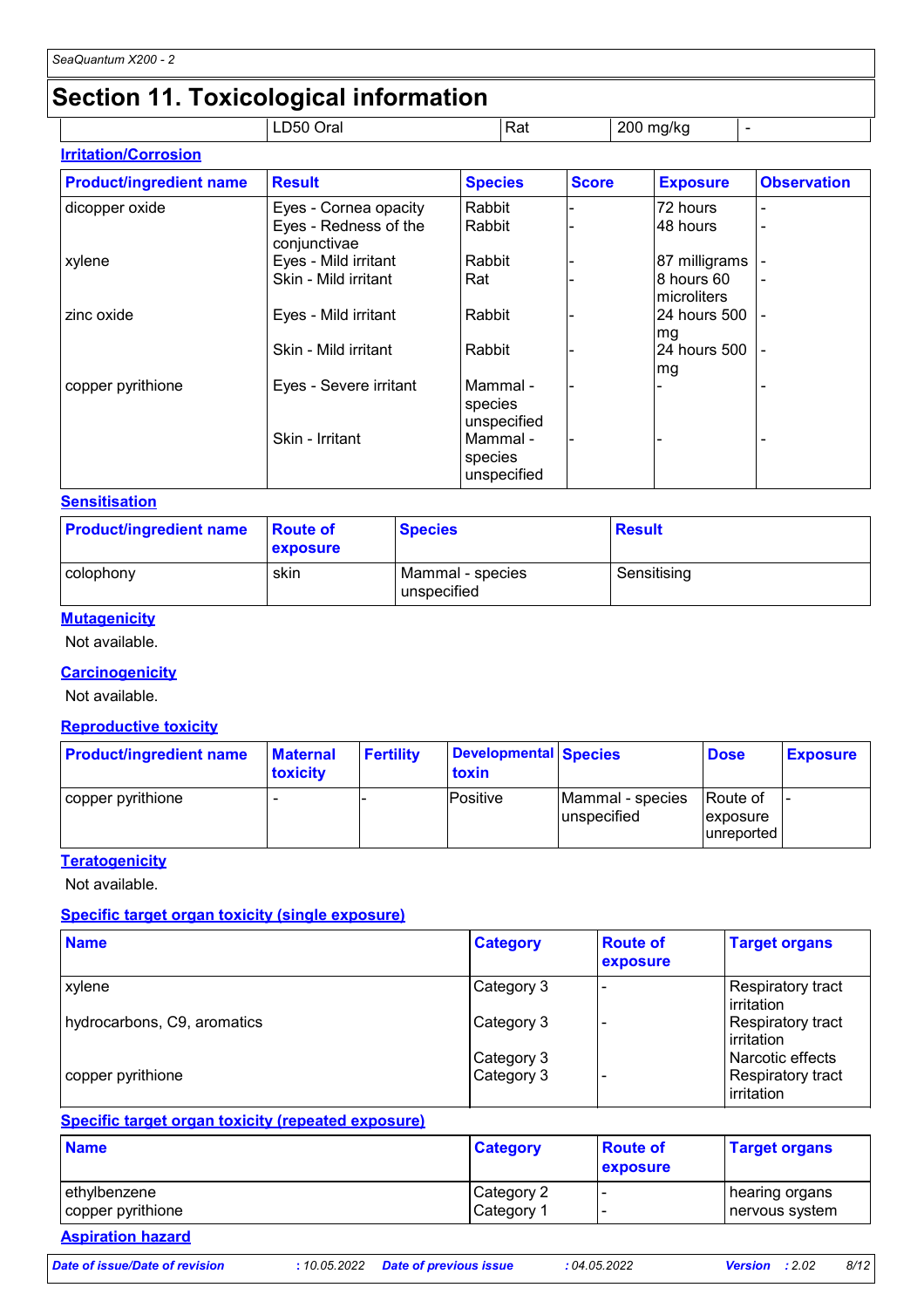# **Section 11. Toxicological information**

| <b>Name</b>                 | Result                                |
|-----------------------------|---------------------------------------|
| xylene                      | ASPIRATION HAZARD - Category 1        |
| ethylbenzene                | <b>ASPIRATION HAZARD - Category 1</b> |
| hydrocarbons, C9, aromatics | <b>ASPIRATION HAZARD - Category 1</b> |

| <b>Information on likely routes : Not available.</b><br>of exposure |                                                                                                                                                                              |
|---------------------------------------------------------------------|------------------------------------------------------------------------------------------------------------------------------------------------------------------------------|
| <b>Potential acute health effects</b>                               |                                                                                                                                                                              |
| <b>Eye contact</b>                                                  | : Causes serious eye damage.                                                                                                                                                 |
| <b>Inhalation</b>                                                   | : Harmful if inhaled.                                                                                                                                                        |
| <b>Skin contact</b>                                                 | Causes skin irritation. May cause an allergic skin reaction.                                                                                                                 |
| <b>Ingestion</b>                                                    | : Harmful if swallowed.                                                                                                                                                      |
|                                                                     | <b>Symptoms related to the physical, chemical and toxicological characteristics</b>                                                                                          |
| <b>Eye contact</b>                                                  | : Adverse symptoms may include the following:<br>pain<br>watering<br>redness                                                                                                 |
| <b>Inhalation</b>                                                   | : No specific data.                                                                                                                                                          |
| <b>Skin contact</b>                                                 | : Adverse symptoms may include the following:<br>pain or irritation<br>redness<br>blistering may occur                                                                       |
| <b>Ingestion</b>                                                    | : Adverse symptoms may include the following:<br>stomach pains                                                                                                               |
|                                                                     | Delayed and immediate effects as well as chronic effects from short and long-term exposure                                                                                   |
| <b>Short term exposure</b>                                          |                                                                                                                                                                              |
| <b>Potential immediate</b><br>effects                               | : Not available.                                                                                                                                                             |
| <b>Potential delayed effects</b>                                    | : Not available.                                                                                                                                                             |
| <b>Long term exposure</b>                                           |                                                                                                                                                                              |
| <b>Potential immediate</b><br>effects                               | : Not available.                                                                                                                                                             |
| <b>Potential delayed effects</b>                                    | : Not available.                                                                                                                                                             |
| <b>Potential chronic health effects</b>                             |                                                                                                                                                                              |
| Not available.                                                      |                                                                                                                                                                              |
| <b>General</b>                                                      | May cause damage to organs through prolonged or repeated exposure. Once<br>sensitized, a severe allergic reaction may occur when subsequently exposed to very<br>low levels. |
| <b>Carcinogenicity</b>                                              | No known significant effects or critical hazards.                                                                                                                            |
| <b>Mutagenicity</b>                                                 | No known significant effects or critical hazards.                                                                                                                            |
| <b>Teratogenicity</b>                                               | No known significant effects or critical hazards.                                                                                                                            |
| <b>Developmental effects</b>                                        | : No known significant effects or critical hazards.                                                                                                                          |

#### **Fertility effects :** No known significant effects or critical hazards.

#### **Numerical measures of toxicity Acute toxicity estimates**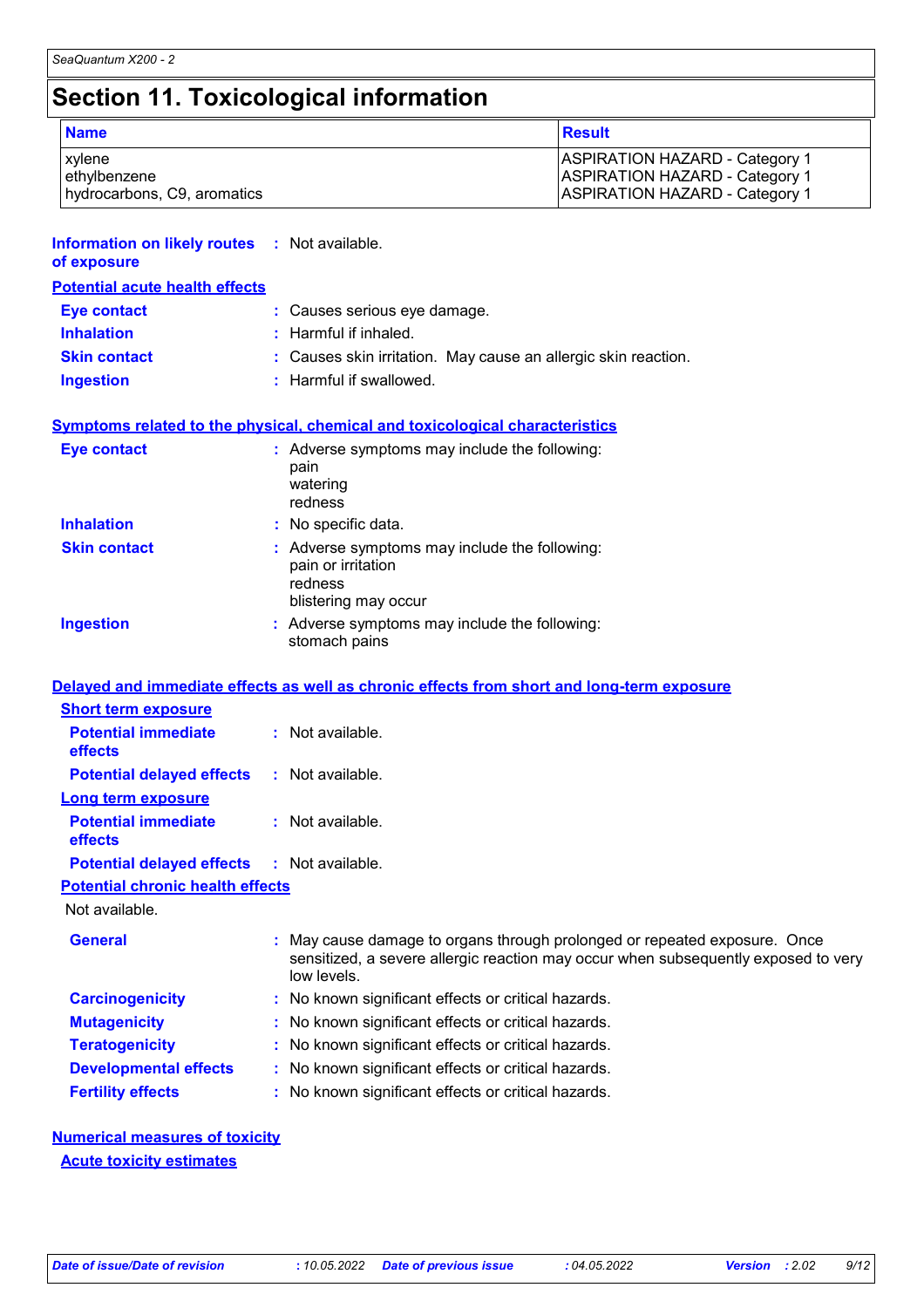# **Section 11. Toxicological information**

| <b>Route</b>                 | <b>ATE value</b> |
|------------------------------|------------------|
| Oral                         | 929.71 mg/kg     |
| Dermal                       | 5556.4 mg/kg     |
| Inhalation (vapours)         | 104.13 mg/l      |
| Inhalation (dusts and mists) | $2.66$ mg/l      |

# **Section 12. Ecological information**

**Toxicity**

| <b>Product/ingredient name</b> | <b>Result</b>                      | <b>Species</b>                      | <b>Exposure</b> |
|--------------------------------|------------------------------------|-------------------------------------|-----------------|
| dicopper oxide                 | Acute LC50 0.075 mg/l Fresh water  | Fish - Danio rerio                  | 96 hours        |
|                                | Chronic NOEC 0.001 mg/l            | Algae                               |                 |
|                                | Chronic NOEC 0.0052 mg/l           | Algae                               |                 |
| xylene                         | Acute LC50 8500 µg/l Marine water  | Crustaceans - Palaemonetes<br>pugio | 48 hours        |
|                                | Acute LC50 13400 µg/l Fresh water  | Fish - Pimephales promelas          | 96 hours        |
| ethylbenzene                   | Acute EC50 7700 µg/l Marine water  | Algae - Skeletonema costatum        | 96 hours        |
|                                | Acute EC50 2.93 mg/l               | Daphnia                             | 48 hours        |
|                                | Acute LC50 4.2 mg/l                | Fish                                | 96 hours        |
| zinc oxide                     | Acute LC50 1.1 ppm Fresh water     | Fish - Oncorhynchus mykiss          | 96 hours        |
|                                | Chronic NOEC 0.02 mg/l Fresh water | Algae - Pseudokirchneriella         | 72 hours        |
|                                |                                    | subcapitata - Exponential           |                 |
|                                |                                    | growth phase                        |                 |
| hydrocarbons, C9, aromatics    | Acute EC50 <10 mg/l                | Daphnia                             | 48 hours        |
|                                | Acute IC50 <10 mg/l                | Algae                               | 72 hours        |
|                                | Acute LC50 <10 mg/l                | Fish.                               | 96 hours        |
| copper pyrithione              | Acute EC50 0.022 mg/l              | Daphnia                             | 48 hours        |
|                                | Acute IC50 0.035 mg/l              | Algae                               | 120 hours       |
|                                | Acute LC50 0.0043 mg/l             | Fish                                | 96 hours        |
|                                | Chronic NOEC 0.00046 mg/l          | Algae - Skeletonema costatum        | 120 hours       |

#### **Persistence and degradability**

| <b>Product/ingredient name</b> | <b>Aquatic half-life</b> | <b>Photolysis</b> | <b>Biodegradability</b> |
|--------------------------------|--------------------------|-------------------|-------------------------|
| dicopper oxide                 |                          |                   | Not readily             |
| xylene                         |                          |                   | <b>IReadily</b>         |
| ethylbenzene                   |                          |                   | <b>Readily</b>          |
| zinc oxide                     |                          |                   | Not readily             |
| hydrocarbons, C9, aromatics  - |                          |                   | Not readily             |

#### **Bioaccumulative potential**

| <b>Product/ingredient name</b> | $LoaPow$   | <b>BCF</b>   | <b>Potential</b> |
|--------------------------------|------------|--------------|------------------|
| <b>xylene</b>                  | 3.12       | 18.1 to 25.9 | low              |
| ethylbenzene                   | 3.6        |              | low              |
| I zinc oxide                   |            | 28960        | high             |
| l colophony                    | 1.9 to 7.7 |              | high             |
| hydrocarbons, C9, aromatics  - |            | 10 to 2500   | high             |

#### **Mobility in soil**

| <b>Soil/water partition</b> |  |
|-----------------------------|--|
| <b>coefficient (Koc)</b>    |  |

**:** Not available.

**Other adverse effects** : No known significant effects or critical hazards.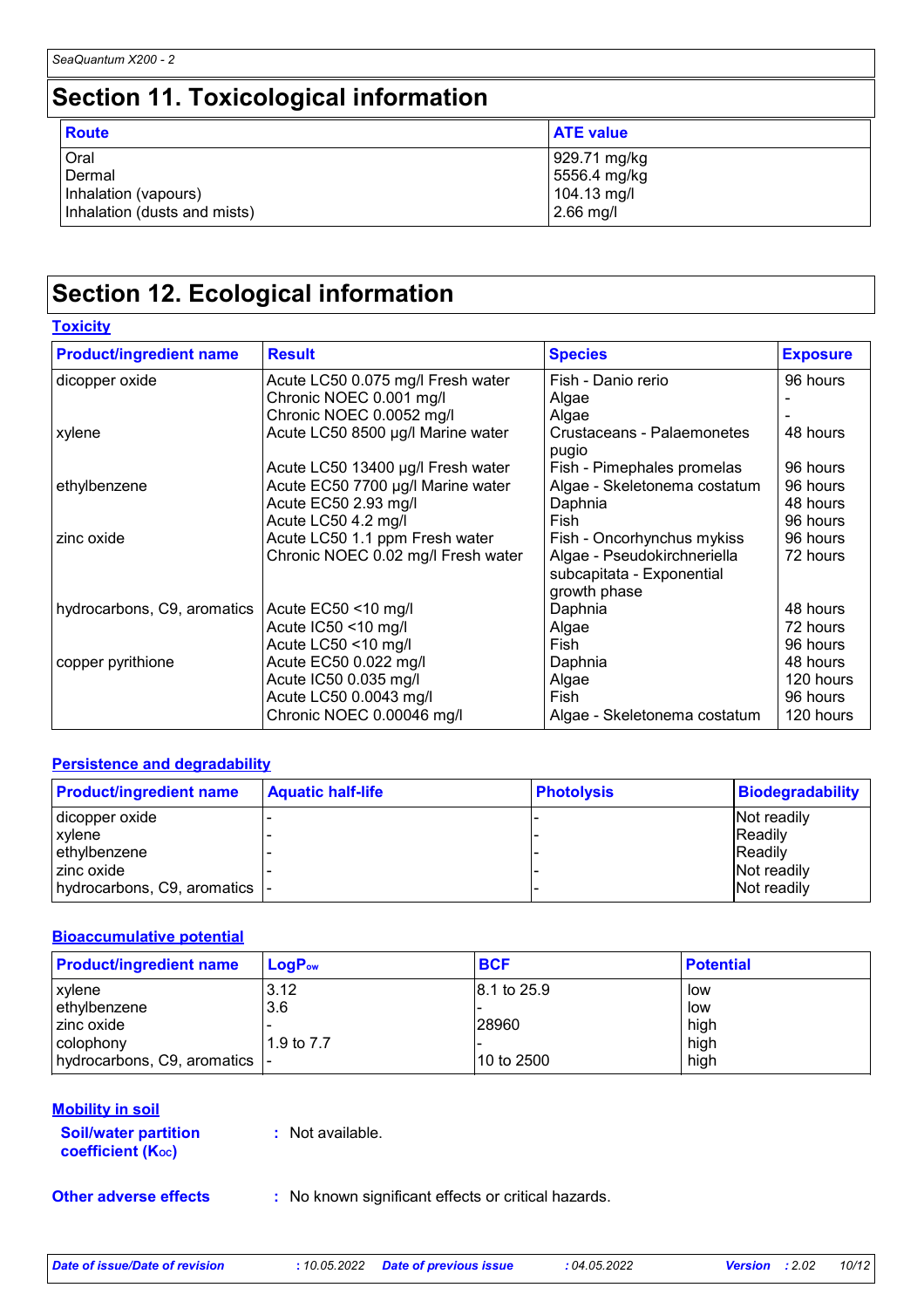### **Section 13. Disposal considerations**

**Disposal methods :**

The generation of waste should be avoided or minimised wherever possible. Disposal of this product, solutions and any by-products should at all times comply with the requirements of environmental protection and waste disposal legislation and any regional local authority requirements. Dispose of surplus and nonrecyclable products via a licensed waste disposal contractor. Waste should not be disposed of untreated to the sewer unless fully compliant with the requirements of all authorities with jurisdiction. Waste packaging should be recycled. Incineration or landfill should only be considered when recycling is not feasible. This material and its container must be disposed of in a safe way. Care should be taken when handling emptied containers that have not been cleaned or rinsed out. Empty containers or liners may retain some product residues. Vapour from product residues may create a highly flammable or explosive atmosphere inside the container. Do not cut, weld or grind used containers unless they have been cleaned thoroughly internally. Avoid dispersal of spilt material and runoff and contact with soil, waterways, drains and sewers.

### **Section 14. Transport information**

|                                      | <b>ADR/RID</b>                         | <b>IMDG</b>                                                                                                                             | <b>IATA</b>                                                                                                          |
|--------------------------------------|----------------------------------------|-----------------------------------------------------------------------------------------------------------------------------------------|----------------------------------------------------------------------------------------------------------------------|
| <b>UN number</b>                     | <b>UN1263</b>                          | <b>UN1263</b>                                                                                                                           | <b>UN1263</b>                                                                                                        |
| <b>UN proper</b><br>shipping name    | Paint                                  | Paint. Marine pollutant<br>(dicopper oxide)                                                                                             | Paint                                                                                                                |
| <b>Transport hazard</b><br>class(es) | $\mathbf{3}$<br>$\mathbf{\mathcal{L}}$ | 3<br>$\mathbf{\mathbf{\mathbf{\mathbf{\mathbf{\mathbf{\mathbf{Y}}}}}}$                                                                  | 3                                                                                                                    |
| <b>Packing group</b>                 | Ш                                      | $\mathbf{III}$                                                                                                                          | $\mathbf{III}$                                                                                                       |
| <b>Environmental</b><br>hazards      | Yes.                                   | Yes.                                                                                                                                    | Yes. The environmentally<br>hazardous substance mark is<br>not required.                                             |
| <b>Additional</b><br>information     |                                        | The marine pollutant mark is<br>not required when transported<br>in sizes of ≤5 L or ≤5 kg.<br><b>Emergency schedules F-E,</b><br>$S-E$ | The environmentally<br>hazardous substance mark<br>may appear if required by<br>other transportation<br>regulations. |

| <b>Additional information</b>                                      |                                                                                                                                                                                                                                                 |
|--------------------------------------------------------------------|-------------------------------------------------------------------------------------------------------------------------------------------------------------------------------------------------------------------------------------------------|
| <b>ADR/RID</b>                                                     | : The environmentally hazardous substance mark is not required when transported in<br>sizes of $\leq$ 5 L or $\leq$ 5 kg.<br><b>Hazard identification number 30</b><br>Tunnel code (D/E)                                                        |
| <b>IMDG</b>                                                        | : The marine pollutant mark is not required when transported in sizes of $\leq 5$ L or $\leq 5$ kg.<br><b>Emergency schedules F-E, S-E</b>                                                                                                      |
| <b>IATA</b>                                                        | : The environmentally hazardous substance mark may appear if required by other<br>transportation regulations.                                                                                                                                   |
|                                                                    | Special precautions for user : Transport within user's premises: always transport in closed containers that are<br>upright and secure. Ensure that persons transporting the product know what to do in<br>the event of an accident or spillage. |
| Transport in bulk according : Not available.<br>to IMO instruments |                                                                                                                                                                                                                                                 |